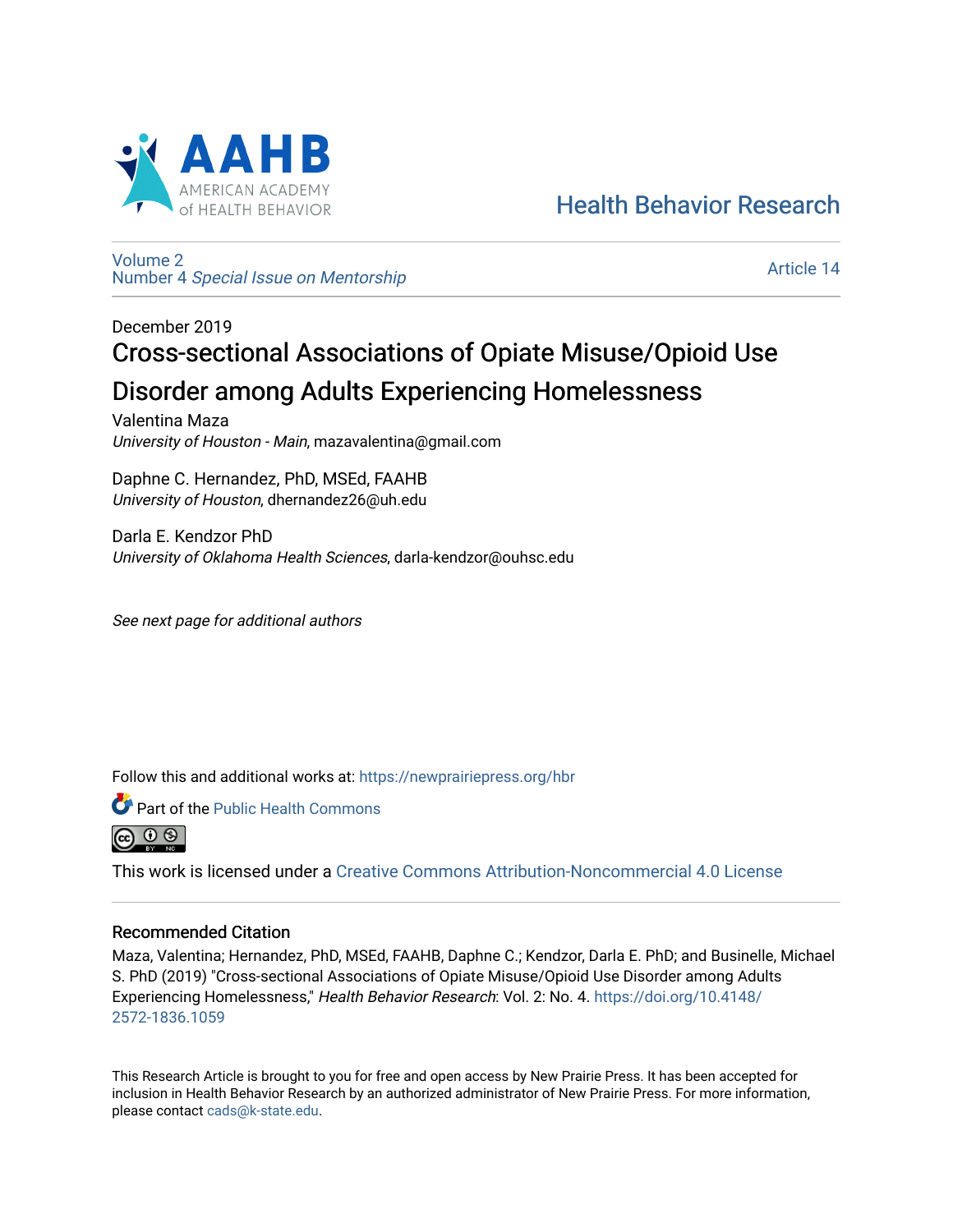## Cross-sectional Associations of Opiate Misuse/Opioid Use Disorder among Adults Experiencing Homelessness

### **Abstract**

The purpose of this manuscript is to determine the prevalence of opioid misuse/opioid use disorder (OUD) among adults experiencing homelessness and describe characteristics that account for significant variance in relation to opioid misuse in those who misuse and do not misuse opioids. From six homeless shelters in Oklahoma City, adults participated in a survey about their demographics, substance use, mental health, and physical health from July to August of 2016 ( $n = 569$ ). For assessing substance use, participants responded about their opioid misuse and diagnosis of OUD, current smoking status, arrests due to drug possession or driving while intoxicated, and diagnosis with alcohol use disorder or another drug use disorder, excluding opiate use disorder. A cumulative score of mental health comorbidity was created based on affirmative responses for having been diagnosed with depression, post-traumatic stress disorder (PTSD), schizophrenia/schizoaffective disorder, bipolar disorder, or an anxiety disorder besides PTSD. For physical health, one item from the General Health Survey-Short Form assessed pain, one item from the Behavioral Risk Factor Surveillance Survey assessed health, and one item assessed history of concussion. Bivariate analyses and logistic regression models identified the association. Sixteen percent of participants reported having experienced opioid misuse/been diagnosed with OUD. Substance use behaviors and physical health accounted for significant variance among those who misuse compared to those that do not misuse opioids. The most robust positive association of opioid misuse included: being white, being a current smoker, being diagnosed with another drug disorder, and having a concussion history. Additional research among the homeless population with a focus on concussion history as it relates to substance use and mental health comorbidity is needed.

#### Keywords

Drug Use, Substance Use, Addiction, Concussion, Mental Health

#### Acknowledgements/Disclaimers/Disclosures

Funding for this research was primarily provided by the Oklahoma Tobacco Research Center at the University of Oklahoma Health Sciences Center (to MSB) and the Oklahoma Tobacco Settlement Endowment Trust (092-016-0002, startup funds and salary support to MSB and DEK). Work to complete the current manuscript was supported by the National Cancer Institute (P30CA225520 from the Stephenson Cancer Center for affiliated authors). Research reported in this publication was also supported by the Research and Extension Experiential Learning for Undergraduate (REEU) Program of the National Institute of Food and Agriculture, USDA, Grant # 2017-67032-26021, and the University of Houston's Provost's Undergraduate Research Scholarship to VM where DCH served as faculty mentor. The content is solely the responsibility of the authors and does not necessarily represent the official views of the sponsoring organizations. The authors have no conflicts of interest to declare.

#### Authors

Valentina Maza; Daphne C. Hernandez, PhD, MSEd, FAAHB; Darla E. Kendzor PhD; and Michael S. Businelle PhD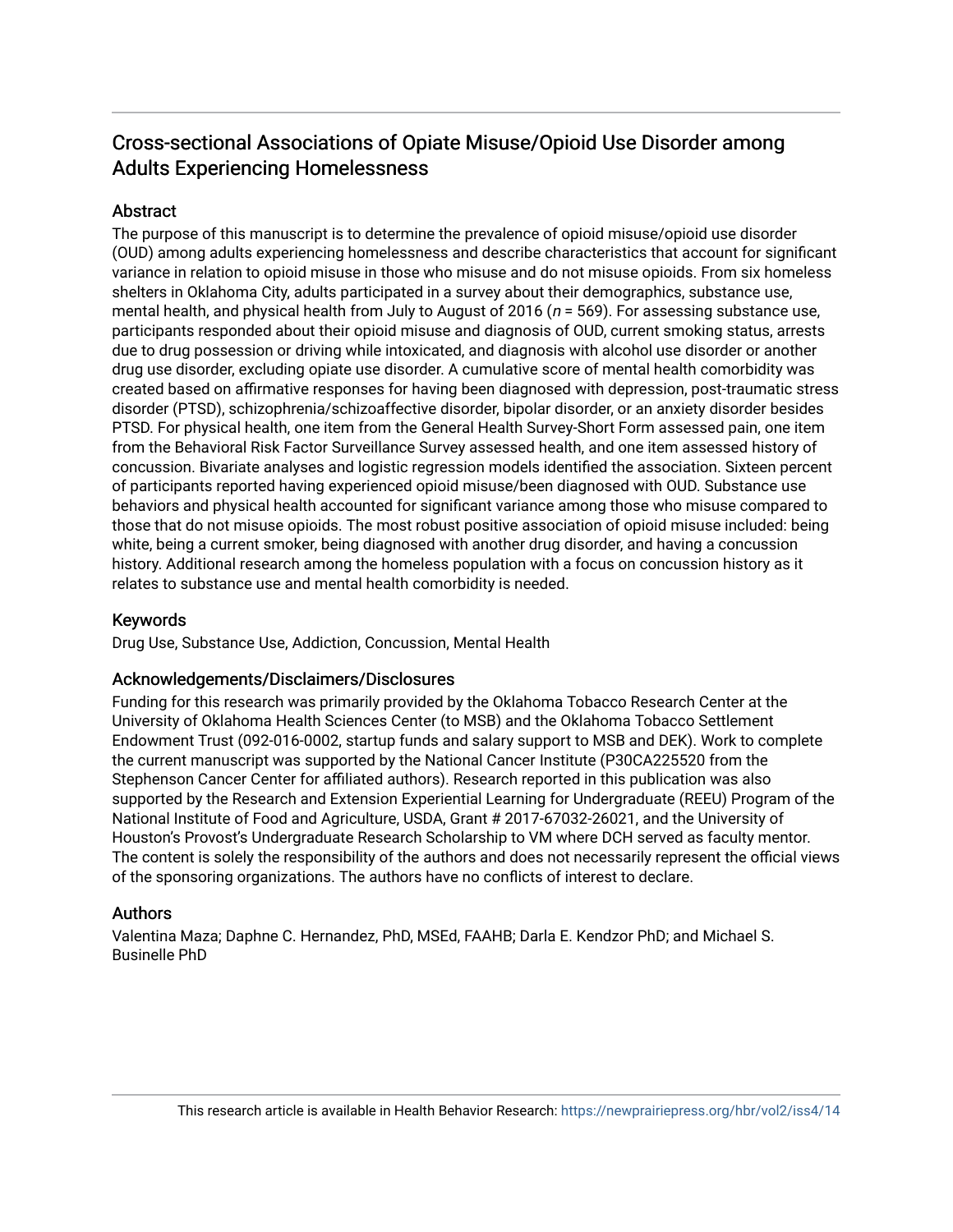#### **Cross-sectional Associations of Opiate Misuse/Opioid Use Disorder among Adults Experiencing Homelessness**

### **Valentina Maza Daphne C. Hernandez, PhD, MSEd, FAAHB\* Darla E. Kendzor, PhD Michael S. Businelle, PhD**

#### **Abstract**

The purpose of this manuscript is to determine the prevalence of opioid misuse/opioid use disorder (OUD) among adults experiencing homelessness and describe characteristics that account for significant variance in relation to opioid misuse in those who misuse and do not misuse opioids. From six homeless shelters in Oklahoma City, adults participated in a survey about their demographics, substance use, mental health, and physical health from July to August of 2016 (*n* = 569). For assessing substance use, participants responded about their opioid misuse and diagnosis of OUD, current smoking status, arrests due to drug possession or driving while intoxicated, and diagnosis with alcohol use disorder or another drug use disorder, excluding opiate use disorder. A cumulative score of mental health comorbidity was created based on affirmative responses for having been diagnosed with depression, post-traumatic stress disorder (PTSD), schizophrenia/schizoaffective disorder, bipolar disorder, or an anxiety disorder besides PTSD. For physical health, one item from the General Health Survey-Short Form assessed pain, one item from the Behavioral Risk Factor Surveillance Survey assessed health, and one item assessed history of concussion. Bivariate analyses and logistic regression models identified the association. Sixteen percent of participants reported having experienced opioid misuse/been diagnosed with OUD. Substance use behaviors and physical health accounted for significant variance among those who misuse compared to those that do not misuse opioids. The most robust positive association of opioid misuse included: being white, being a current smoker, being diagnosed with another drug disorder, and having a concussion history. Additional research among the homeless population with a focus on concussion history as it relates to substance use and mental health comorbidity is needed.

\*Corresponding author can be reached at: [dhernandez26@uh.edu](mailto:dhernandez26@uh.edu)

#### **Introduction**

Over 11 million individuals misused opioids in 2017, which includes the misuse of prescription pain relievers (e.g., OxyContin®) and use of heroin and synthetic opioids (e.g., fentanyl and fentanyl analogs) (Substance Abuse and Mental Health Services Administration, 2018). Because there has been a 22-fold increase in synthetic opioid overdoses from 2002 to 2017, identifying the characteristics of misuse is important (American Psychiatric Association, 2018). The associated cost is also staggering. Opioid misuse is estimated to cost \$78.5 billion, one third of which is related to health care and substance abuse treatment (Florence, Zhou, Luo, & Xu, 2016). By highlighting the risk factors that are related to opioid misuse from a crosssectional perspective, researchers may then use this information to assess whether these risk factors persist over time in relation to opioid misuse.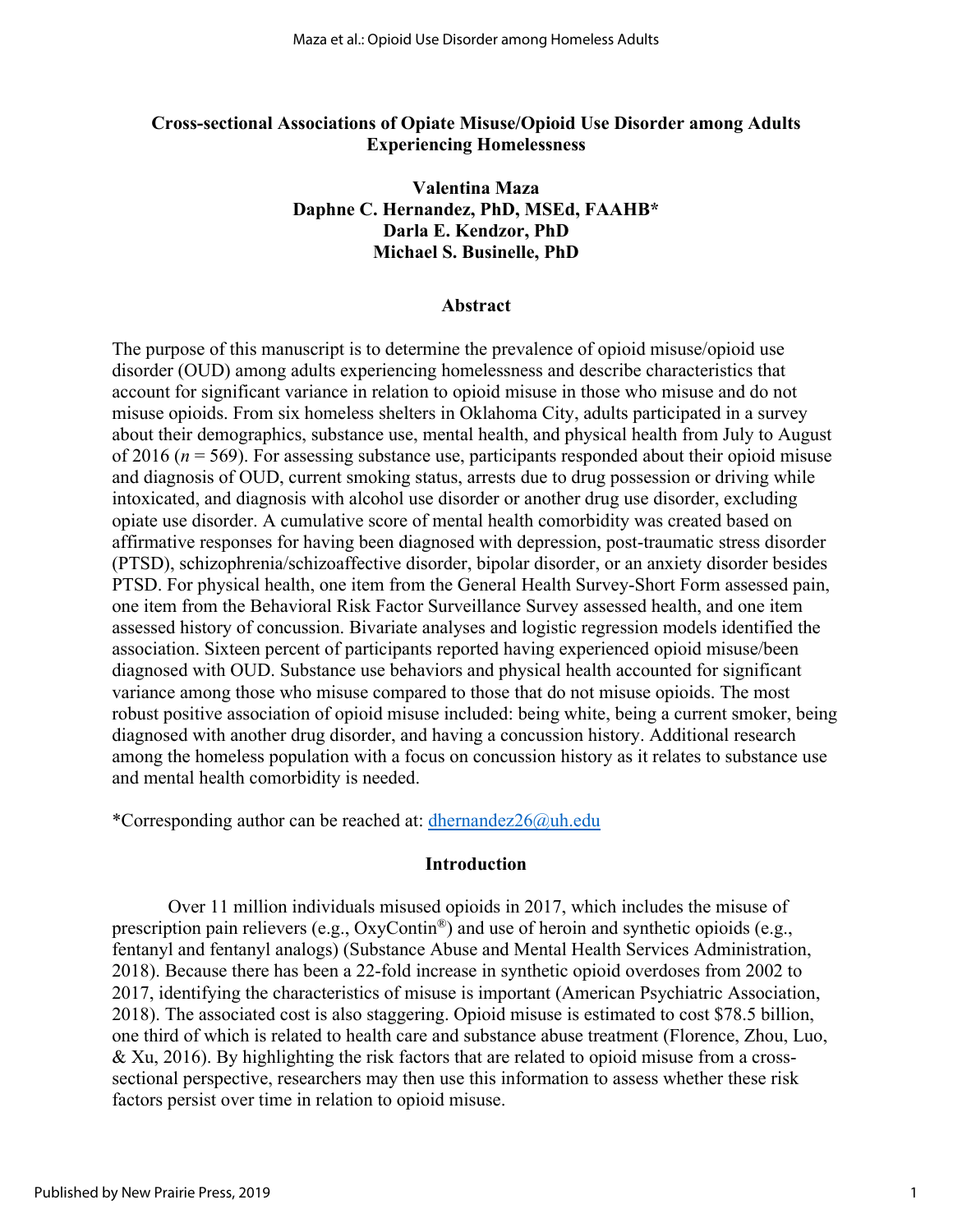While opioid misuse and opioid use disorder (OUD) is growing (Agarwal, Saxena, Dahuja, & Choudhary, 2018), the majority of the literature on opioid misuse is derived from data collected from primary care settings, substance use clinics, or services that cater specifically to veterans (Ives et al., 2006). The diverse scope in settings could be why demographic characteristics have been identified; yet, they vary by study population. Among a community sample of U.S. adults, prescription opioid misuse was more prevalent among younger adults, Hispanics, and individuals with less than a high school diploma and those who were unemployed (Becker, Sullivan, Tetrault, Desai, & Fiellin, 2008). Patients with chronic pain that misuse opioids were younger and male compared with non-misusers (Ives et al., 2006), while males and white veterans with posttraumatic stress disorders were more likely to be diagnosed with opioid dependency (Shiner et al., 2017).

Highly correlated with opioid misuse is substance use (Becker et al., 2008). Specifically, tobacco smoking is significantly correlated with opioid misuse (Kahan, Srivastava, Wilson, Gourlay, & Midmer, 2006; Mauro, Canham, Martins, & Spira, 2015; Savage, Kirsh, & Passik, 2008). Convictions associated with a drug, multiple drugs, or driving under the influence have been associated with opioid misuse among chronic pain patients (Ives et al., 2006). In addition, past alcohol abuse, misuse of another prescription medication, and cocaine use have been associated with misuse of opioids (Becker et al., 2008; Ives et al., 2006).

A number of the opioid misuse and OUD studies (Agarwal et al., 2018) have focused on individuals experiencing chronic pain that is both high intensity and high disability (e.g., Hwang et al., 2011). The misuse of opioid prescription(s) for pain has been associated with mental health disorders among veterans (Seal et al., 2012) and retired professional football players with undiagnosed concussions (Cottler et al., 2011). Further, within a veteran sample experiencing homelessness, OUD was comorbid with multiple psychiatric diagnoses, when compared to veterans who were not experiencing homelessness (Iheanacho, Stefanovics, & Rosenheck, 2018).

The current study contributes to literature by exploring cross-sectional associations of opioid misuse/OUD among adults experiencing homelessness. On a given night, approximately 553,000 people in the United States experience homelessness, making homelessness an imperative public health concern (Henry et al., 2018). Within the homeless population, there is an increased risk in premature mortality and comorbidity between mental illness and substance use, which is much more pervasive than in a domiciled population (e.g., Okuyemi et al., 2013), placing them at risk for opioid misuse/OUD. Thus, the purpose of this manuscript is to determine the prevalence of opioid misuse/OUD among adults experiencing homelessness and describe the characteristics that account for significant variance among individuals who misuse opioids.

#### **Methods**

#### **Data and Sample**

The current study recruited participants from July to August of 2016 from six homeless shelters in Oklahoma City, Oklahoma, by using flyers posted at the various recruitment sites. Eligibility criteria included being at least 18 years of age, having a minimum of 7th grade English literacy level as indicated by a score of 4 or higher on the Rapid Estimate of Adult Literacy in Medicine-Short Form (Agarwal et al., 2018), and obtaining services (e.g., shelter, counseling) at the six recruitment sites. An informed consent process occurred prior to participants completing the survey, and participants were compensated with a \$20 department store gift card. More detailed data collection methods have been previously described elsewhere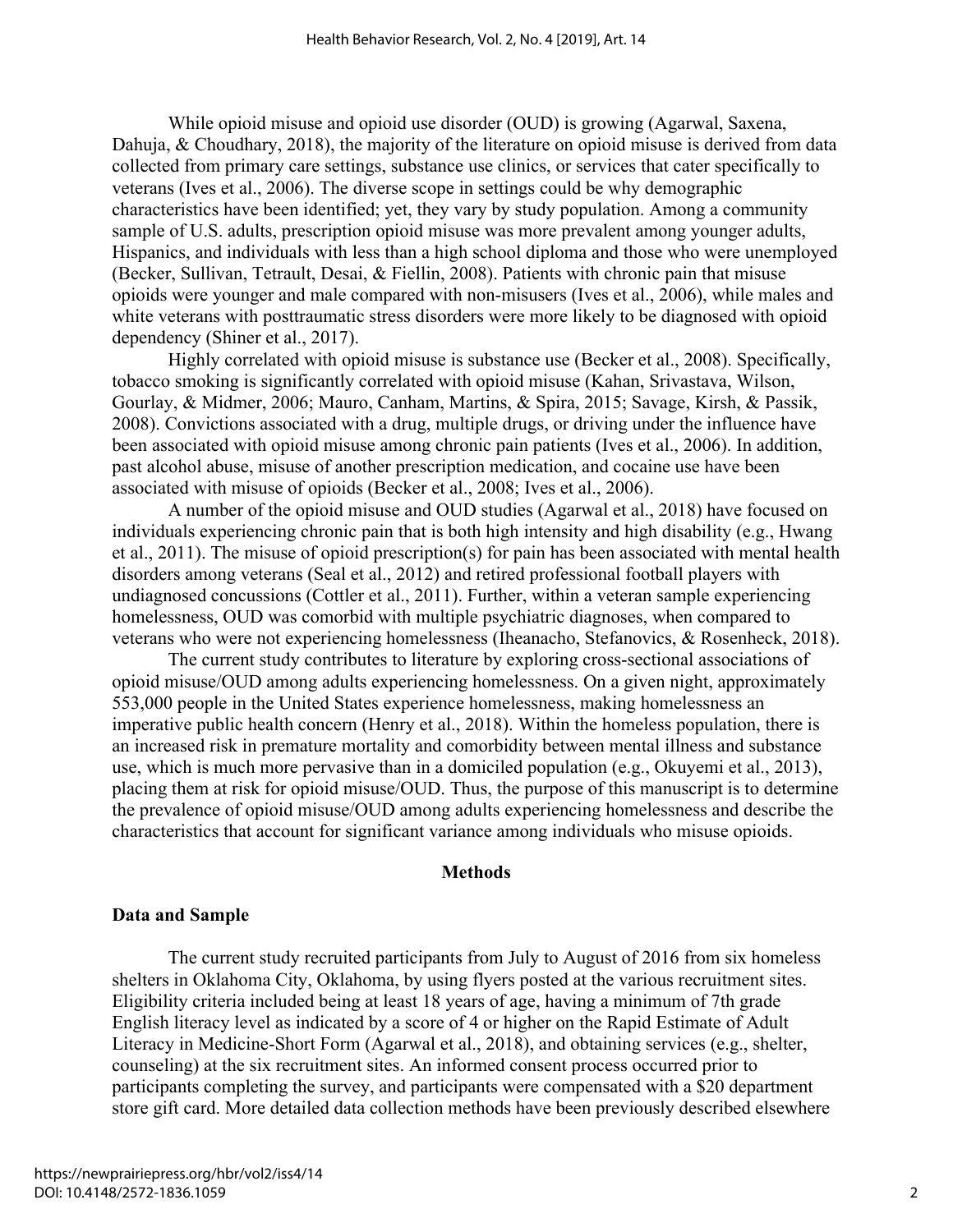(Hernandez et al., 2019). The study was approved by the Institutional Reviews Boards at the authors' institutions.

Of the 648 screened participants, interested individuals were excluded due to inability to meet literacy criteria ( $n = 38$ ) or the criteria of being homeless ( $n = 29$ ). Twelve participants were further excluded for missing data, resulting in an analytic sample of 569.

#### **Measures**

**Opioid misuse and diagnosed disorder.** Participants were asked if they had "ever had an alcohol or drug problem (other than tobacco)." Participants who responded affirmatively to having an opiate problem (e.g., heroin, oxycontin, pain pills) were coded as 1; those who did not check this option were coded as 0 (Childress et al., 2015). In addition, participants were asked, "Which substance abuse disorder(s) have you been diagnosed with? (check all that apply)." Those who checked "opiate use disorder" were coded as 1, those who did not check this option were coded as 0. Affirmative responses were combined to create an opioid misuse and disorder dichotomous variable.

**Demographic characteristics.** Age was the only continuous variable included in the model. The dichotomous variables included in the model consisted of sex  $(1 = female; 0 = male)$ , race (1 = *white*;  $0 = \text{minority}$ ), marital status (1 = *not married*; 0 = *married*), educational attainment (1 = *less than high school*; 0 = *high diploma or more*), employment status (1 = *unemployed*;  $0 = \text{employed}$ , health insurance  $(1 = no\; insurance; 0 = has\; insurance)$ , lifetime homelessness > four years  $(1 = \text{ves}; 0 = \text{no})$ , veteran status  $(1 = \text{ves}; 0 = \text{no})$ , and disability  $(1 =$ *yes*;  $0 = no$ ).

**Substance use.** Participants were categorized as current smokers if they reported smoking at least 100 cigarettes in a lifetime and having smoked in the past 30 days (Businelle et al., 2015). Two items assessed whether the participant had ever been arrested for 1) drug possession, or 2) driving under the influence of alcohol or drugs, with each given a score of  $1 =$ *yes or* 0 = *no*. Participants responded whether they had ever been diagnosed with any two of the following substance use disorders: alcohol use disorder (AUD) or other drug use disorder (ODUD) diagnosis (e.g., cannabis use disorder, cocaine use disorder), excluding opiate use disorder, with each given a score of  $1 = yes$  or  $0 = no$ .

**Mental health comorbidity.** Serious mental illness was defined as self-reported history of being diagnosed with: depression, post-traumatic stress disorder (PTSD), schizophrenia/schizoaffective disorder, bipolar disorder, or an anxiety disorder besides PTSD. A count variable was created whereby the total number of diagnoses was summed for each participant. This is similar to prior research (Childress et al., 2015).

**Physical health.** One item from the General Health Survey-Short Form (Ware & Sherbourne, 1992) was used to asses bodily pain during the past four weeks  $(0 = None$  to  $4 =$ *Severe)*. "Moderate" and "severe" responses for pain experiences were scored as one and the remaining responses as zero. Self-rated health was rated on a scale of 1 = *Excellent* to 5 = *Poor*  from the Behavioral Risk Factor Surveillance Survey (Centers for Disease Control and Prevention, 2009). The physical health responses "poor" and "fair" were scored as one and the remaining responses as zero. A third item asked, "Have you ever had a blow to the head that caused a concussion (symptoms of a concussion can include head ache, memory loss, confusion, blurred vision, dizziness, nausea, vomiting, loss of balance, ringing in the ears)?", requiring a  $1 =$ *yes or*  $0 = no$  response.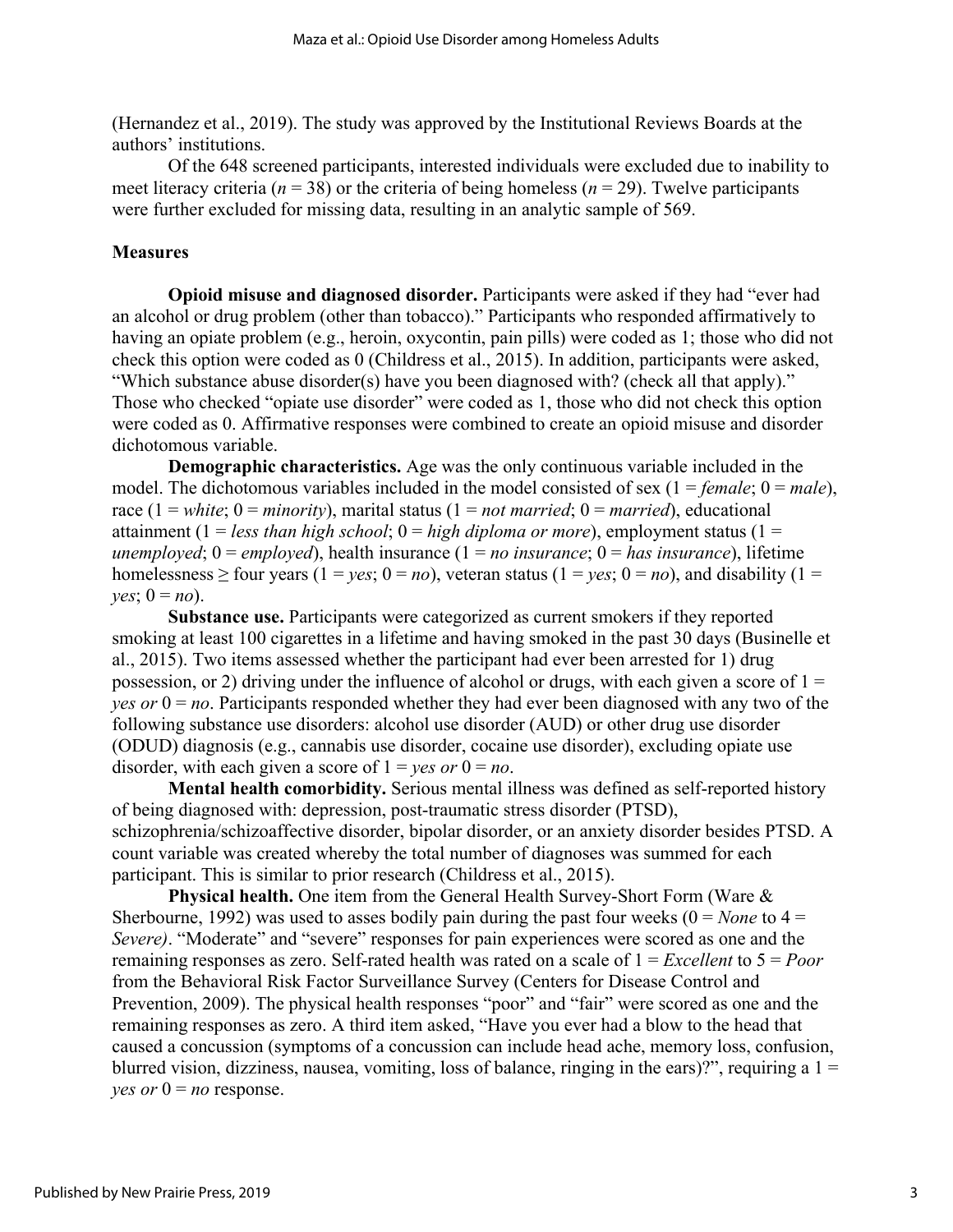#### **Analytic Plan**

Descriptive statistics were calculated. One-way analysis of variance and chi-square tests were conducted to identify associations of opioid misuse. Relative risks (RR) and 95% confidence intervals were conducted for statistically significant comparisons. Characteristics that were related to opioid misuse (i.e., *p*-value of < 0.10) were included in a logistic regression model to identify significant associations of opioid misuse. Standard errors were adjusted in the logistic regression model to account for lack of independence as participants were clustered by data collection site. All analyses were conducted using STATA version 15.0 statistical software (StataCorp LP, College Station, Texas).

#### **Results**

Ninety-two participants (16%) reported having experienced opioid misuse/been diagnosed with OUD (Table 1). Adults who had experienced opioid misuse/been diagnosed with OUD were more likely to: be white, be a current smoker, have been arrested for drug possession, have been arrested for driving under the influence of alcohol/drugs, have a history of AUD, have a history of ODUD, have been diagnosed with multiple mental health problems, have experienced moderate/severe pain in the past four weeks, and have previously experienced a concussion compared with adults without a history of misusing opioids.

The multivariate logistic regression model indicated that white race ( $OR = 4.21$ ,  $p < .000$ ), current smoking status (OR = 2.51,  $p = .014$ ), having been diagnosed with other drug use disorder (OR = 3.35,  $p < .000$ ), and concussion history (OR = 1.89,  $p = .001$ ) were positively related to opioid misuse/having been diagnosed with OUD (Table 2).

#### **Discussion**

Cross-sectional associations of opioid misuse/having been diagnosed with OUD among adults experiencing homelessness were identified. The identified associations were similar to previous research associations regarding substance use (i.e., smoking and other SUDs) and mental health disorders (Becker et al., 2008). Current smoking and a history of other drug use disorder were identified as significant correlates of opioid misuse. This is consistent with previous literature (Becker et al., 2008; Ives et al., 2006; Kahan et al., 2006). Aside from substance use, white race and a concussion history were positively associated with opioid misuse. While white race is not a consistent correlate of opioid misuse, concussion history is a novel finding among this particular population as it has only been identified as a correlate of OUD (to the authors' knowledge) among retired football players (Cottler et al., 2011).

Previous studies have used concussions as an exclusion study criterion. This could be because a history of lifetime concussions could be a crude marker of other major lifestyle or environmental differences (e.g., family/community violence or engagement in contact sports). However, the use of the crude indicator of concussions in the current study provides insight into the complex comorbidity of opioid misuse. Of the adults who had experienced a concussion, 68% had also experienced moderate or severe pain in the past 4 weeks and 61% had been diagnosed with other drug use disorder (results not shown). Thus, the comorbidity of factors contributes to a complexity in identifying the behavioral risk factors associated with opioid misuse/OUD. At the same time, not every adult who experiences homelessness and experiences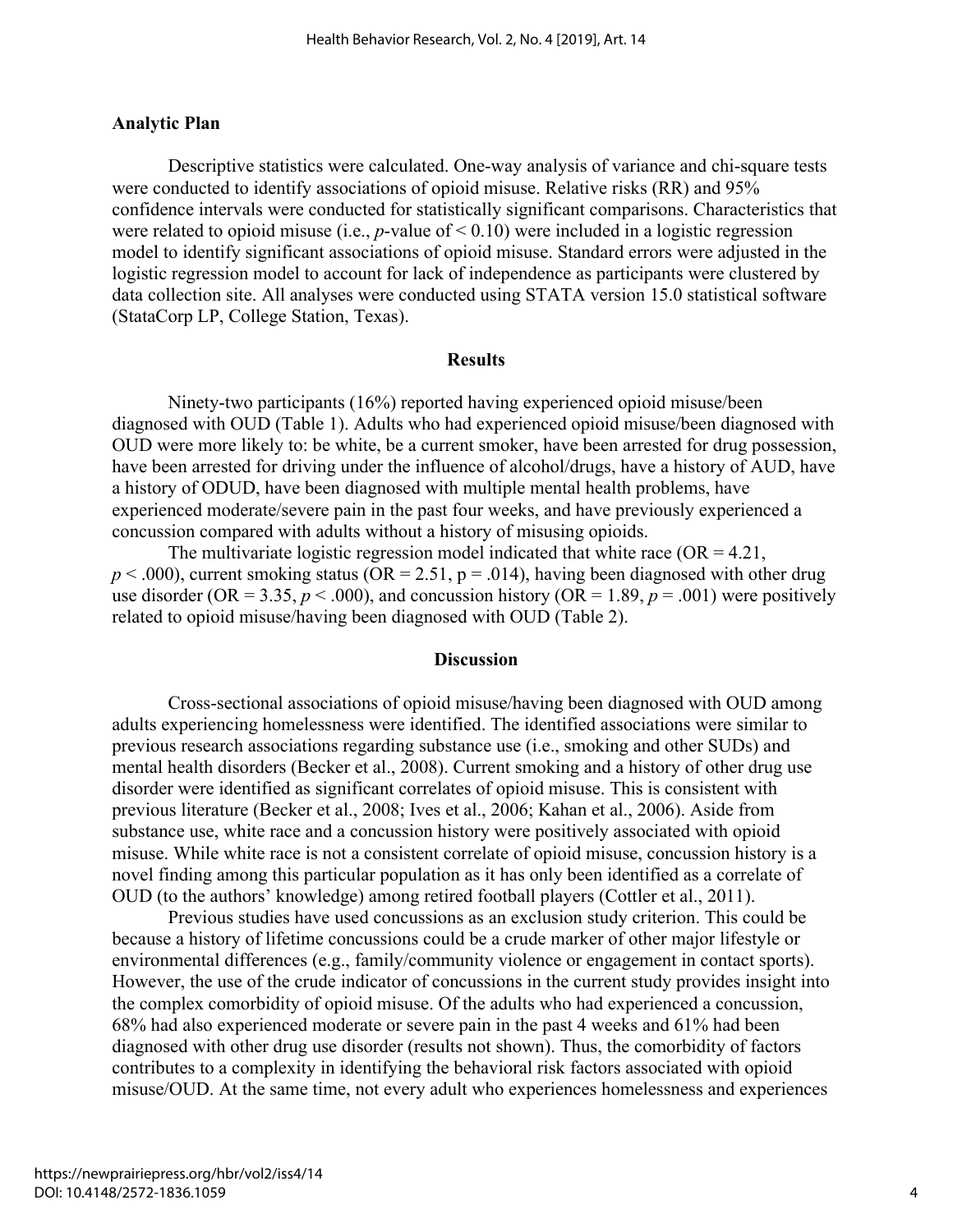## Table 1

## *Descriptive Statistics for the Full Sample and by Opioid Misuse, M (SD) or %*

|                                              |               | No history of | History of         |                     |
|----------------------------------------------|---------------|---------------|--------------------|---------------------|
|                                              | Full Sample   | opioid misuse | opioid misuse      |                     |
|                                              | $(N = 569)$   | $(n = 477)$   | $(n = 92)$         | RR (95% CI)         |
| History of opioid misuse                     | 16%           | 0%            | 100%               |                     |
| Demographic characteristics                  |               |               |                    |                     |
| Age                                          | 43.61 (12.00) | 44.18 (11.98) | 40.66 $(11.77)$ ** |                     |
| <b>Sex</b>                                   |               |               |                    |                     |
| Male                                         | 64%           | 63%           | 65%                |                     |
| Race                                         |               |               |                    |                     |
| White <sup>a</sup>                           | 57%           | 52%           | 83%***             | $1.60(1.41 - 1.82)$ |
| <b>Black or African American</b>             | 20%           | 23%           | 5%                 |                     |
| Asian                                        | $< 1\%$       | $< 1\%$       | --                 |                     |
| Native Hawaiian or Other Pacific Islander    | $< 1\%$       | $< 1\%$       | $-$                |                     |
| American Indian/Alaskan Native               | 12%           | 13%           | 4%                 |                     |
| More than one race/multi-racial              | 9%            | 9%            | 7%                 |                     |
| Other                                        | $< 2\%$       | $< 2\%$       | $1\%$              |                     |
| Marital status                               |               |               |                    |                     |
| Not married                                  | 88%           | 87%           | 90%                |                     |
| Education                                    |               |               |                    |                     |
| Less than high school education <sup>a</sup> | 26%           | 26%           | 25%                |                     |
| High school diploma or GED                   | 41%           | 41%           | 42%                |                     |
| Some college/Associates degree               | 27%           | 28%           | 25%                |                     |
| Bachelor degree or higher                    | 6%            | $5\%$         | 8%                 |                     |
| Employment                                   |               |               |                    |                     |
| Unemployed                                   | 88%           | 88%           | 89%                |                     |
| Health insurance                             |               |               |                    |                     |
| No health insurance                          | 70%           | 69%           | 76%                |                     |
| <b>Experiencing homelessness</b>             |               |               |                    |                     |
| Four or more years                           | 30%           | 31%           | 24%                |                     |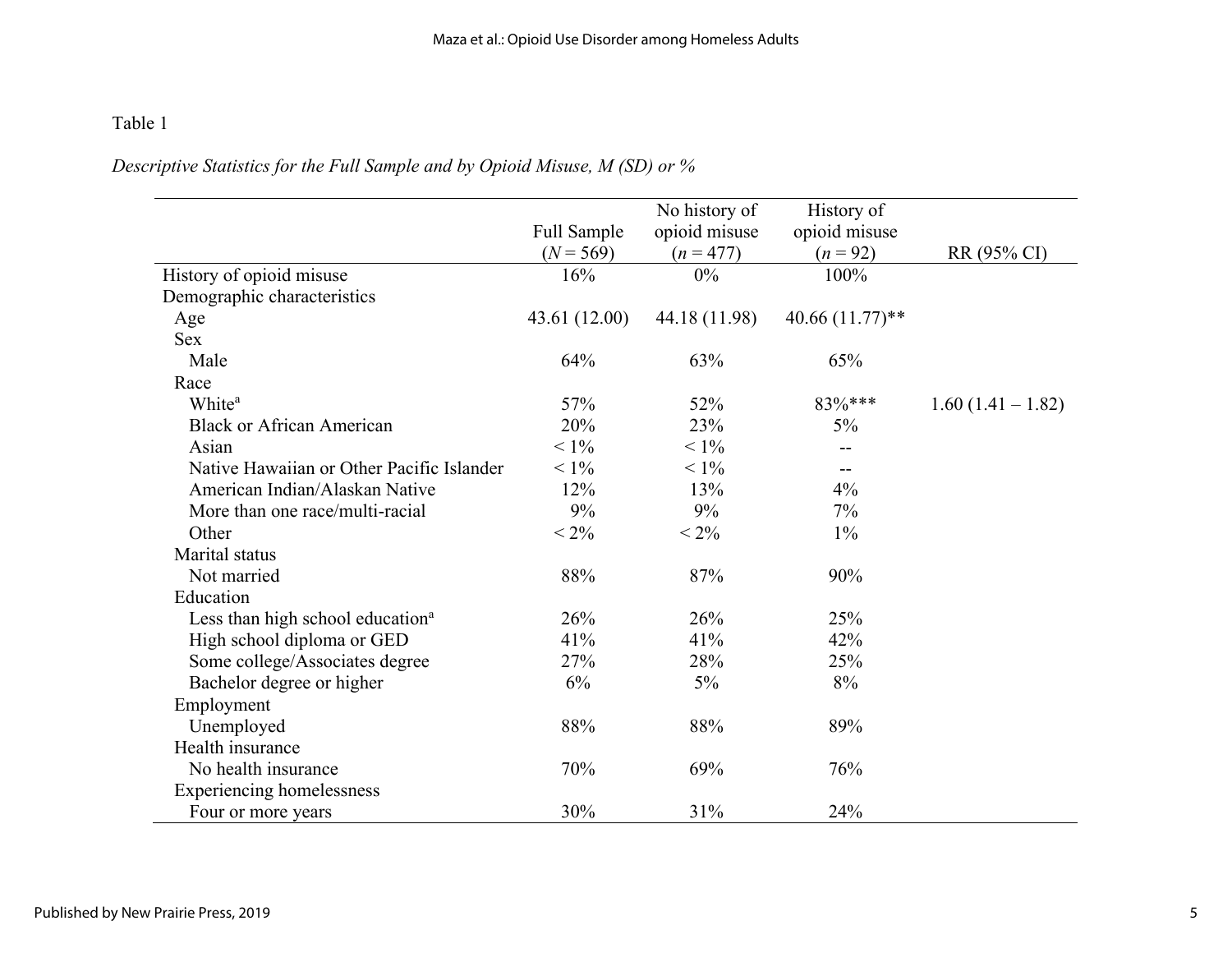## Table 1 (continued)

## *Descriptive Statistics for the Full Sample and by Opioid Misuse, M (SD) or %*

|                                             |                            | No history of                | History of                  |                     |
|---------------------------------------------|----------------------------|------------------------------|-----------------------------|---------------------|
|                                             | Full Sample<br>$(N = 569)$ | opioid misuse<br>$(n = 477)$ | opioid misuse<br>$(n = 92)$ | RR (95% CI)         |
| Veteran status                              |                            |                              |                             |                     |
| Veteran                                     | 10%                        | 10%                          | 10%                         |                     |
| Disabled status                             |                            |                              |                             |                     |
| Disabled                                    | 24%                        | 25%                          | 21%                         |                     |
| Substance use                               |                            |                              |                             |                     |
| Current smoker                              | 78%                        | 76%                          | 92%***                      | $1.22(1.13-1.32)$   |
| Arrested for drug possession                | 35%                        | 32%                          | 49%**                       | $1.53(1.20-1.96)$   |
| Arrested for driving under the influence of | 31%                        | 29%                          | $40\%*$                     | $1.37(1.03 - 1.82)$ |
| alcohol or drugs                            |                            |                              |                             |                     |
| Diagnosed with alcohol use disorder         | 23%                        | 20%                          | 38%***                      | $1.89(1.38-2.59)$   |
| Diagnosed with other drug use disorder      | 21%                        | 16%                          | $47\%***$                   | $2.86(2.12-3.85)$   |
| Mental health comorbidity                   | 1.70(1.61)                 | 1.60(1.59)                   | $2.25(1.61)$ ***            |                     |
| Physical health                             |                            |                              |                             |                     |
| Moderate/Severe pain (past 4 weeks)         | 40%                        | 38%                          | $49%+$                      | $1.28(1.01-1.63)$   |
| Poor/fair health                            | 37%                        | 35%                          | 42%                         |                     |
| Concussion history                          | 55%                        | 52%                          | $71\%**$                    | $1.37(1.17-1.60)$   |

*Note.* RR (95% CI) = Relative risks with 95% confidence intervals. Relative risks and 95% CI were conducted for statistically significant comparisons.

\*\*\*  $p < .001$ , \*\*  $p < .01$ , \*  $p < .05$ , + $p < .10$  are for the comparisons between the no opiate use diagnosis group and the opiate use diagnosis group. a

Variable was dichotomized for the purposes of the regression model; this particular category was coded as 1 and all other categories were collapsed and coded as 0.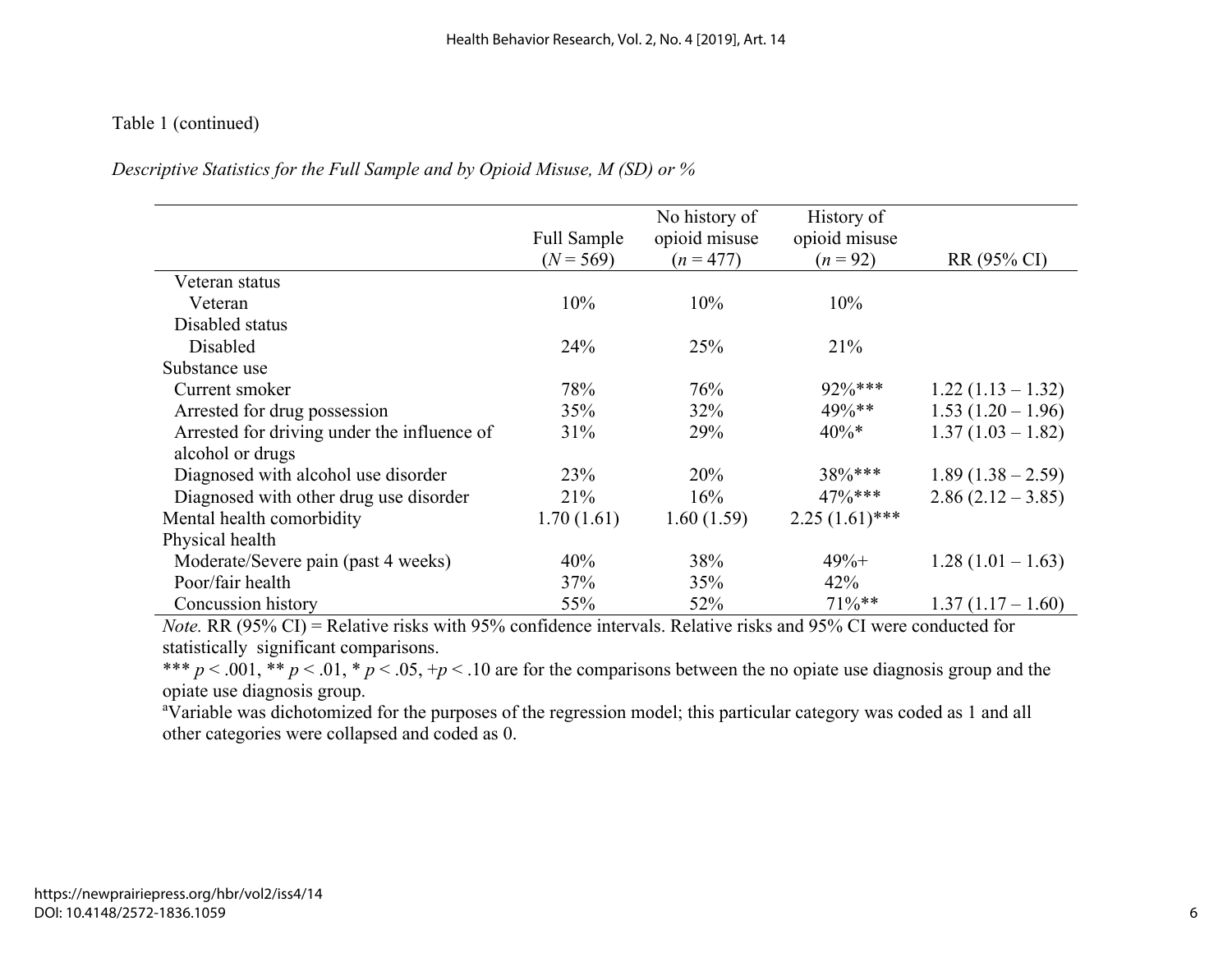#### Table 2

| Characteristics                             | Odds Ratio (95% CI)      |
|---------------------------------------------|--------------------------|
| Demographic characteristics                 |                          |
| White                                       | 4.21 $(1.98 - 8.98)$ *** |
| Substance use                               |                          |
| Current smoker                              | $2.51 (1.21 - 5.23)^*$   |
| Arrested for drug possession                | $1.17(0.60 - 2.28)$      |
| Arrested for driving under the influence of | $1.03(0.70-1.52)$        |
| alcohol or drugs                            |                          |
| Diagnosed with alcohol use disorder         | $1.50(0.90-2.50)$        |
| Diagnosed with other drug use disorder      | $3.35(1.83-6.11)$ ***    |
| Mental health comorbidity                   | $1.10(0.97 - 1.26)$      |
| Physical health                             |                          |
| Moderate/Severe pain (past 4 weeks)         | $1.05(0.85-1.29)$        |
| Concussion history                          | $1.89(1.31-2.73)$ **     |
| Adjusted $R^2$                              | 17%                      |

*Multivariate Logistic Regression Correlates of Opioid Misuse among Adults Experiencing Homelessness (N = 569)* 

 *Note.* \*\*\* *p* < .001, \*\* *p* < .01, \* *p* < .05.

similar comorbidities becomes addicted to opioids. Subgroups of adults who experience homelessness may have distinctly different levels of risk for opioid misuse/OUD, and these groups may vary by clusters of behavior risk comorbidities. The use of latent class analysis to detect classes of adults who experience homelessness by behavior risk factors may assist in detecting opioid misuse/OUD risk profiles. The risk profiles can then be used to develop screeners or instruments used to triage individuals into different treatment programs.

The current study identifies behavioral characteristics related to history of past opioid problems. The current analysis is limited to self-reported, cross-sectional data that lacks specificity in the mental health, physical health, and substance use measures, including current or multiple occurrences (i.e., longitudinal measures) of opioid problems. More nuanced measures of opioid misuse that include the type of opioid misuse (synthetic opioid vs. prescription), the duration of misuse, and the temporal order between the characteristics identified in the current study as risk factors and opioid misuse are needed to provide insight as to what contributes to misuse/being diagnosed with OUD. Research that takes into consideration these factors could help explain why discrepancies exist in identifying the associations of opioid misuse. Overall, this study contributes to the discussion on opioid addiction by identifying cross-sectional associations of opioid misuse among a hard to reach population.

#### **Acknowledgements**

Funding for this research was primarily provided by the Oklahoma Tobacco Research Center at the University of Oklahoma Health Sciences Center (to MSB) and the Oklahoma Tobacco Settlement Endowment Trust (092-016-0002, startup funds and salary support to MSB and DEK). Work to complete the current manuscript was supported by the National Cancer Institute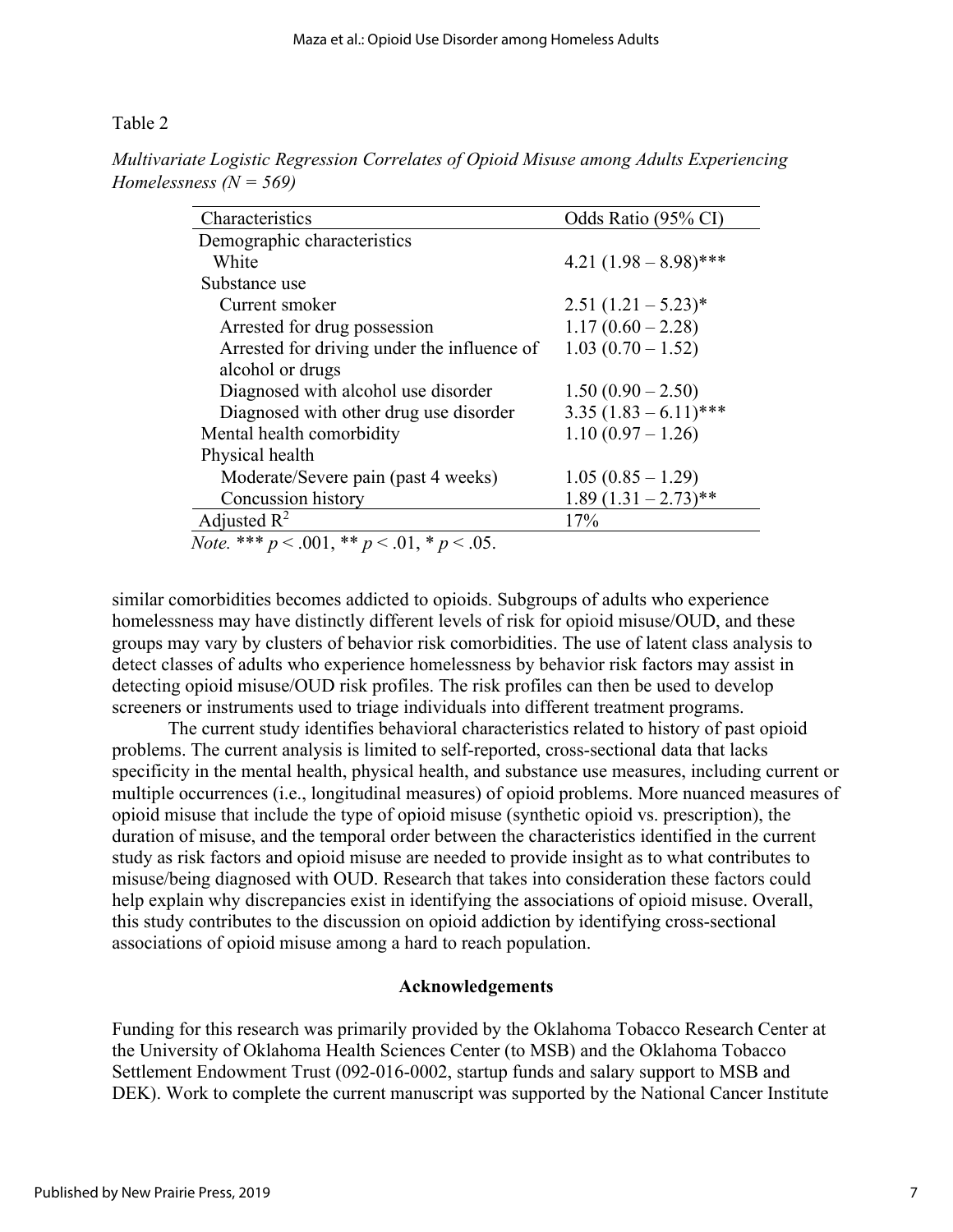(P30CA225520 from the Stephenson Cancer Center for affiliated authors). Research reported in this publication was also supported by the Research and Extension Experiential Learning for Undergraduate (REEU) Program of the National Institute of Food and Agriculture, USDA, Grant # 2017-67032-26021, and the University of Houston's Provost's Undergraduate Research Scholarship to VM where DCH served as faculty mentor. The content is solely the responsibility of the authors and does not necessarily represent the official views of the sponsoring organizations. The authors have no conflicts of interest to declare.

## **References**

- Agarwal, S., Saxena, K., Dahuja, M., & Choudhary, S. (2018). Chronic pain, substance abuse and depression: Unfolding the common linkage. *Indian Journal of Pain, 32*(1), 51-53. https://doi.org/10.4103/ijpn.ijpn $78$  17
- American Psychiatric Association. (2018). Opioid Use Disorder. Retrieved from [https://www.psychiatry.org/patients-families/addiction/opioid-use-disorder/opioid-use](https://www.psychiatry.org/patients-families/addiction/opioid-use-disorder/opioid-use-disorder)[disorder](https://www.psychiatry.org/patients-families/addiction/opioid-use-disorder/opioid-use-disorder)
- Becker, W. C., Sullivan, L. E., Tetrault, J. M., Desai, R. A., & Fiellin, D. A. (2008). Nonmedical use, abuse and dependence on prescription opioids among U.S. adults: Psychiatric, medical and substance use correlates. *Drug and Alcohol Dependence, 94*(1- 3), 38-47.<https://doi.org/10.1016/j.drugalcdep.2007.09.018>
- Businelle, M. S., Poonawalla, I. B., Kendzor, D. E., Rios, D. M., Cuate, E. L., Savoy, E. J., . . . Reitzel, L. R. (2015). Smoking policy change at a homeless shelter: Attitudes and effects. *Addictive Behaviors, 40*, 51-56.<https://doi.org/10.1016/j.addbeh.2014.08.013>
- Centers for Disease Control and Prevention. (2009). *Overview: BRFSS 2009*. Retrieved from [https://www.cdc.gov/brfss/annual\\_data/2009/pdf/overview\\_09.pdf](https://www.cdc.gov/brfss/annual_data/2009/pdf/overview_09.pdf)
- Childress, S., Reitzel, L. R., Maria, D. S., Kendzor, D. E., Moisiuc, A., & Businelle, M. S. (2015). Mental illness and substance use problems in relation to homelessness onset. *American Journal of Health Behavior, 39*(4), 549-555. https://doi.org/10.5993/ajhb.39.4.11
- Cottler, L. B., Ben Abdallah, A., Cummings, S. M., Barr, J., Banks, R., & Forchheimer, R. (2011). Injury, pain, and prescription opioid use among former National Football League (NFL) players. *Drug and Alcohol Dependence, 116*(1-3), 188-194. <https://doi.org/10.1016/j.drugalcdep.2010.12.003>
- Florence, C. S., Zhou, C., Luo, F., & Xu, L. (2016). The economic burden of prescription opioid overdose, abuse, and dependence in the United States, 2013. *Medical Care, 54*(10), 901- 906.<https://doi.org/10.1097/mlr.0000000000000625>
- Henry, M., Mahathey, A., Morrill, T., Robinson, A., Shivji, A., & Watt, R., (Abt Associates). (2018). *The 2018 annual homeless assessment report (AHAR) to Congress: Part 1: Point-in-time estimates of homelessness.* Washington, DC: The U.S. Deparment of Housing and Urband Development. Retrieved from <https://www.hudexchange.info/resources/documents/2018-AHAR-Part-1.pdf>
- Hernandez, D. C., Daundasekara, S. S., Arlinghaus, K. R., Sharma, A. P., Reitzel, L. R., Kendzor, D. E., & Businelle, M. S. (2019). Fruit and vegetable consumption and emotional distress tolerance as potential links between food insecurity and poor physical and mental health among homeless adults. *Preventive Medicine Reports, 14*, 100824. <https://doi.org/10.1016/j.pmedr.2019.100824>